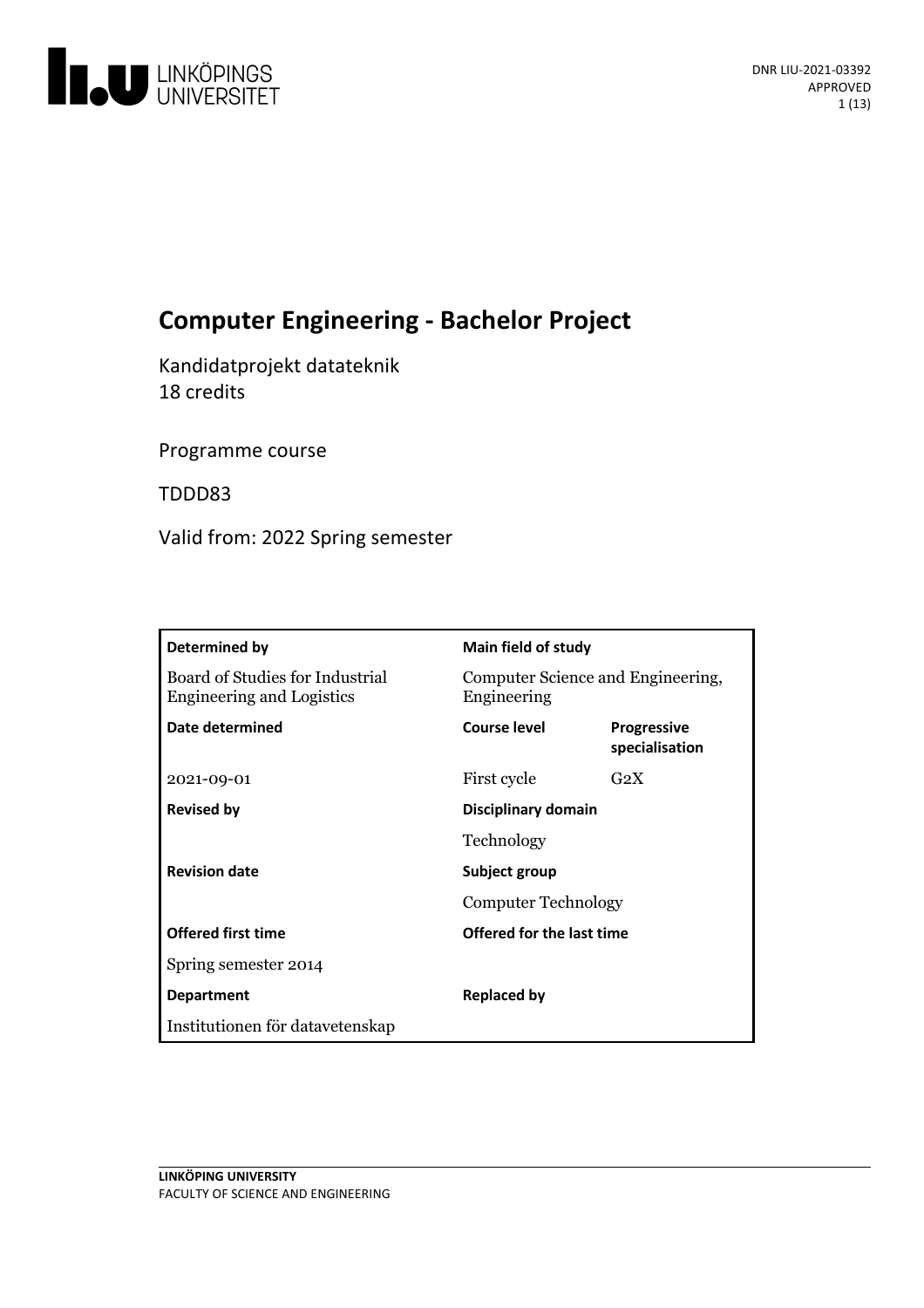# Course offered for

- Master of Science in Industrial Engineering and Management
- Master of Science in Industrial Engineering and Management International

# Entry requirements

For admission to the course, see tab Common rules, headline Commencing a degree project.

Required admission courses: "Introduction to Programming", "Object Oriented Programming in Java" (or equivalent).

In addition, see Prerequisites.

# Prerequisites

The project assumes knowledge in programming, logic design, data structures and algorithms.

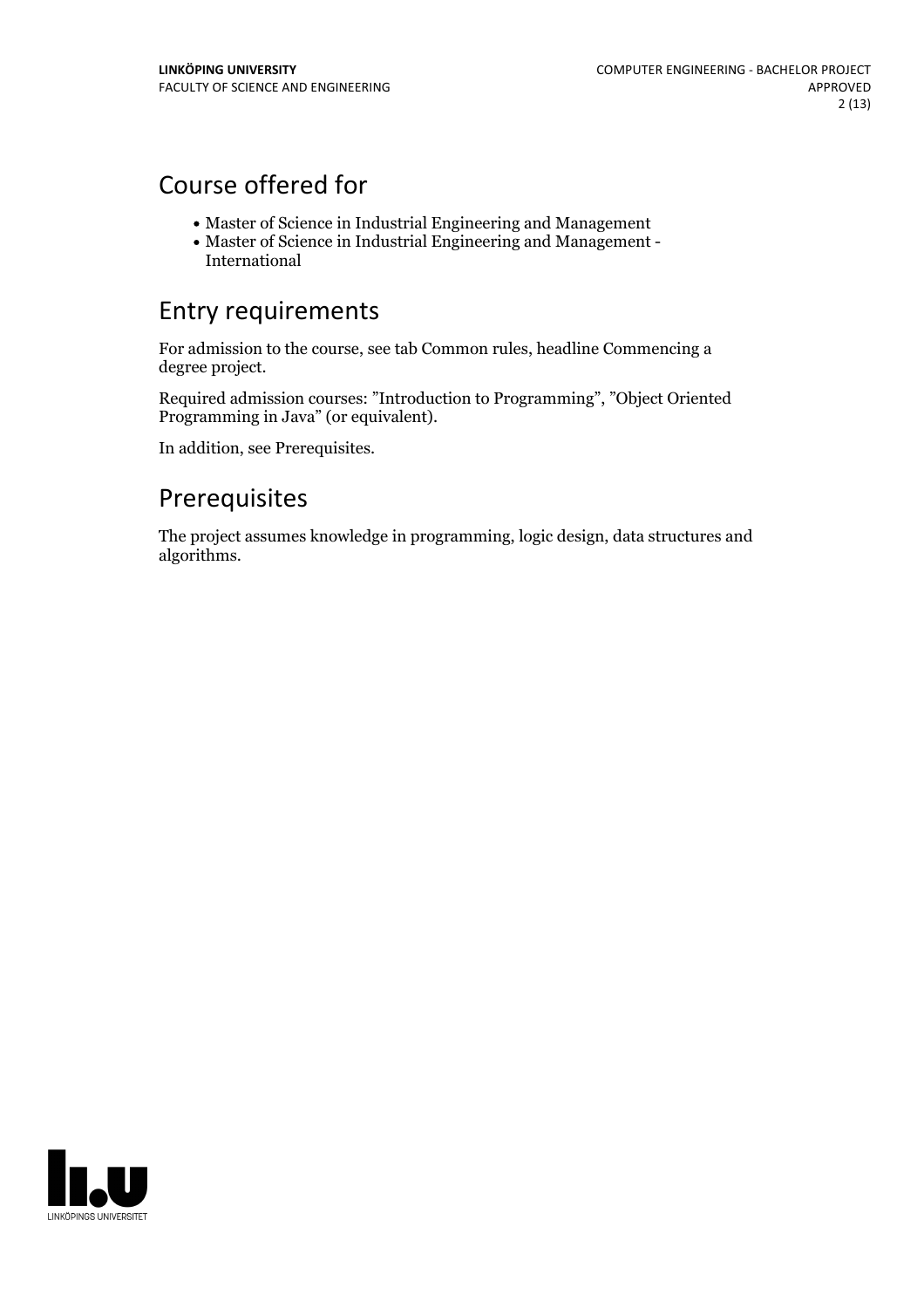# Intended learning outcomes

### **Subject knowledge**, the student shall be able to:

- systematically integrate knowledge acquired during their studies, mainly in software development and industrial economics
- apply methodological knowledge and subject-specific knowledge in
- computer science.<br>• assimilate the contents of the relevant literature and to relate their work to it

### **Individual and professional skills**

The student is expected to demonstrate the ability to:

- formulate problems by developing requirements to meet the customer and market's real needs and define a project within the given timeframe
- seek and evaluate scientific literature

### **Working in groups and communication**

The student is expected to demonstrate the ability to:

- plan, implement and report on an independent study by a project team of about 6 people takes on a programming task (plan, implement and report on an independent project in the form of a project in a group)
- professional express themselves orally and in writing
- critically examine and discuss in writing and orally presented work

## **CDIO professionalism**

The student is expected to:

- create, analyze and/or evaluate technical solutions
- make judgments with respect to relevant scientific, social and ethical aspects

# Course content

Software Engineering, Object-oriented analysis, web programming, entrepreneurship, writing and oral presentation.

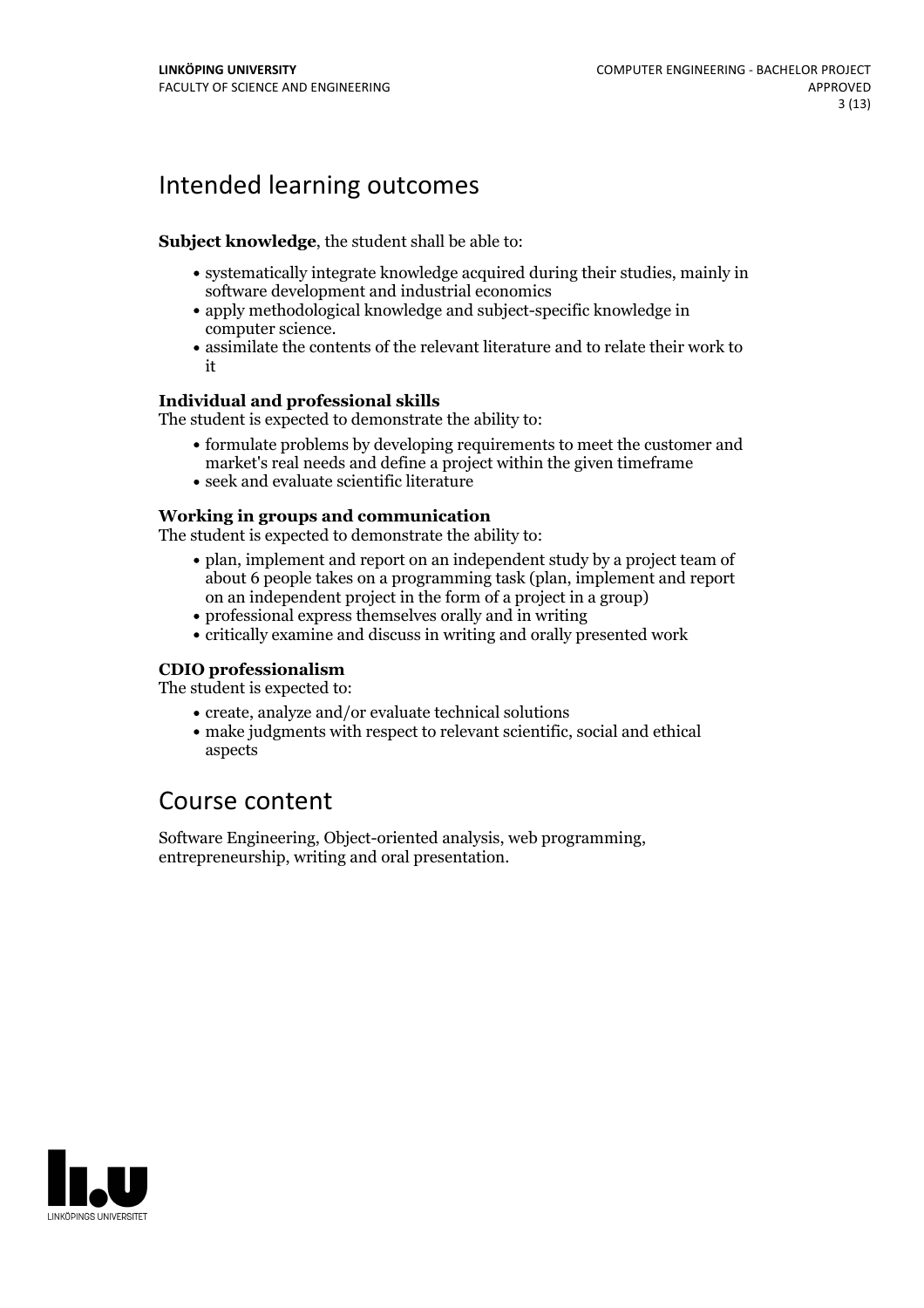# Teaching and working methods

The course consists of an independent work. Student teams selected by lot.For each group of students a tutor and examiner is appointed. Students develop product proposals which they then develop in the candidate work. Product proposals shall include a web-based business software. The project is done in groups, after course responsible guidelines. Work is conducted both individually and in groups with supervision. Each group presents their work from different perspectives in a series of seminars, where other groups serving as discussants. Every student must have completed at least one presentation element and an

opposition task.<br>The course runs throughout the spring semester.

# Examination

| UPG <sub>5</sub> Opposition and attendance at seminars               | 0.5 credits $\frac{0}{G}$ |  |
|----------------------------------------------------------------------|---------------------------|--|
| PRA3 Project assignment with written report and oral<br>presentation | 17.5<br>credits           |  |

The seminars are mandatory and students must attend all four seminars.

Grades are given as'Fail' or 'Pass'.

# Grades

Two-grade scale, U, G

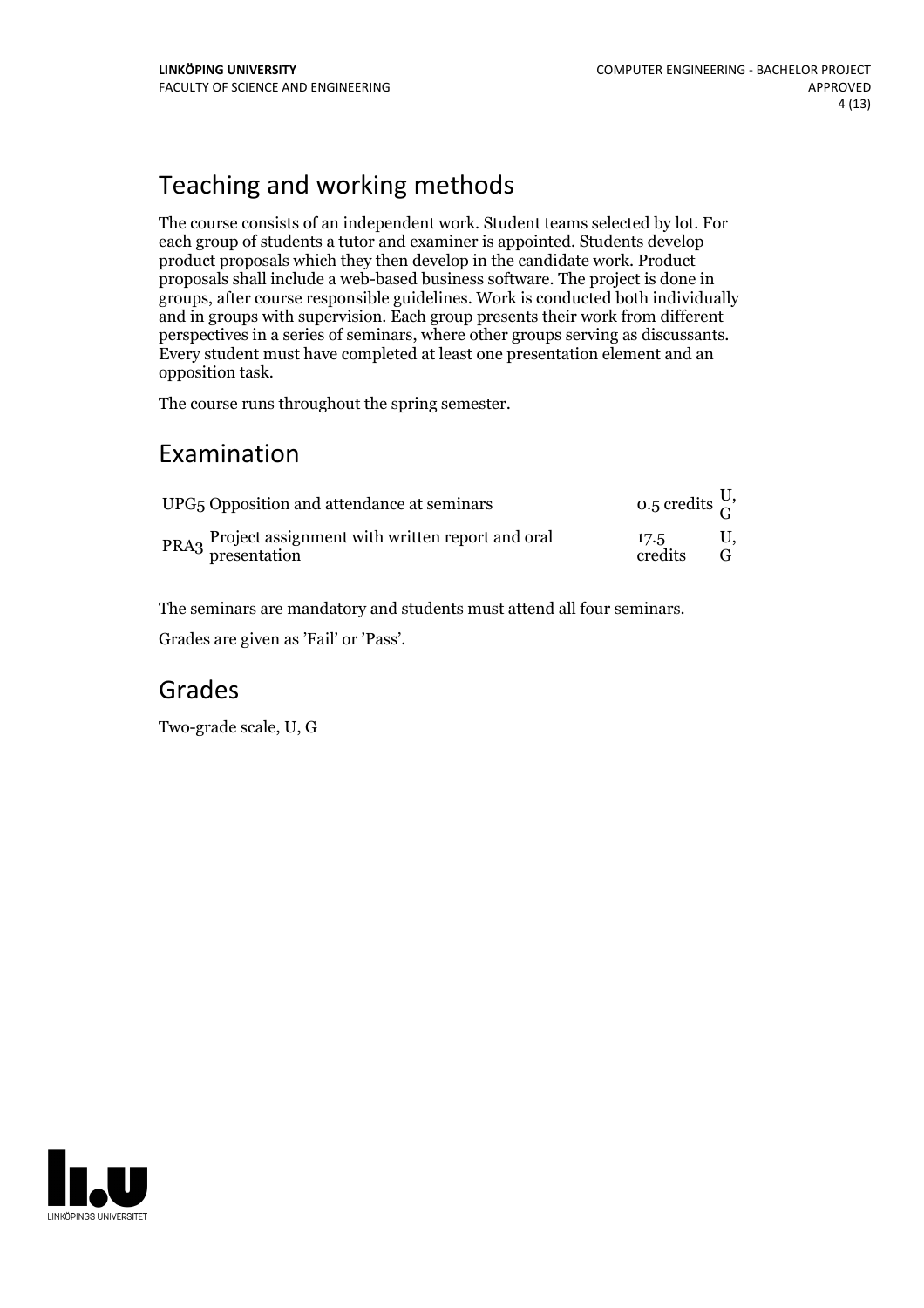# Other information

### **About teaching and examination language**

The teaching language is presented in the Overview tab for each course. The examination language relates to the teaching language as follows:

- If teaching language is "Swedish", the course as a whole could be given in Swedish, or partly in English. Examination language is Swedish, but parts
- of the examination can be in English. If teaching language is "English", the course as <sup>a</sup> whole is taught in English. Examination language is English. If teaching language is "Swedish/English", the course as <sup>a</sup> whole will be
- taught in English if students without prior knowledge of the Swedish language participate. Examination language is Swedish or English depending on teaching language.

#### **Other**

The course is conducted in a manner where both men's and women's experience and knowledge are made visible and developed.

The planning and implementation of a course should correspond to the course syllabus. The course evaluation should therefore be conducted with the course syllabus as a starting point.

If special circumstances prevail, the vice-chancellor may in a special decision specify the preconditions for temporary deviations from this course syllabus, and delegate the right to take such decisions.

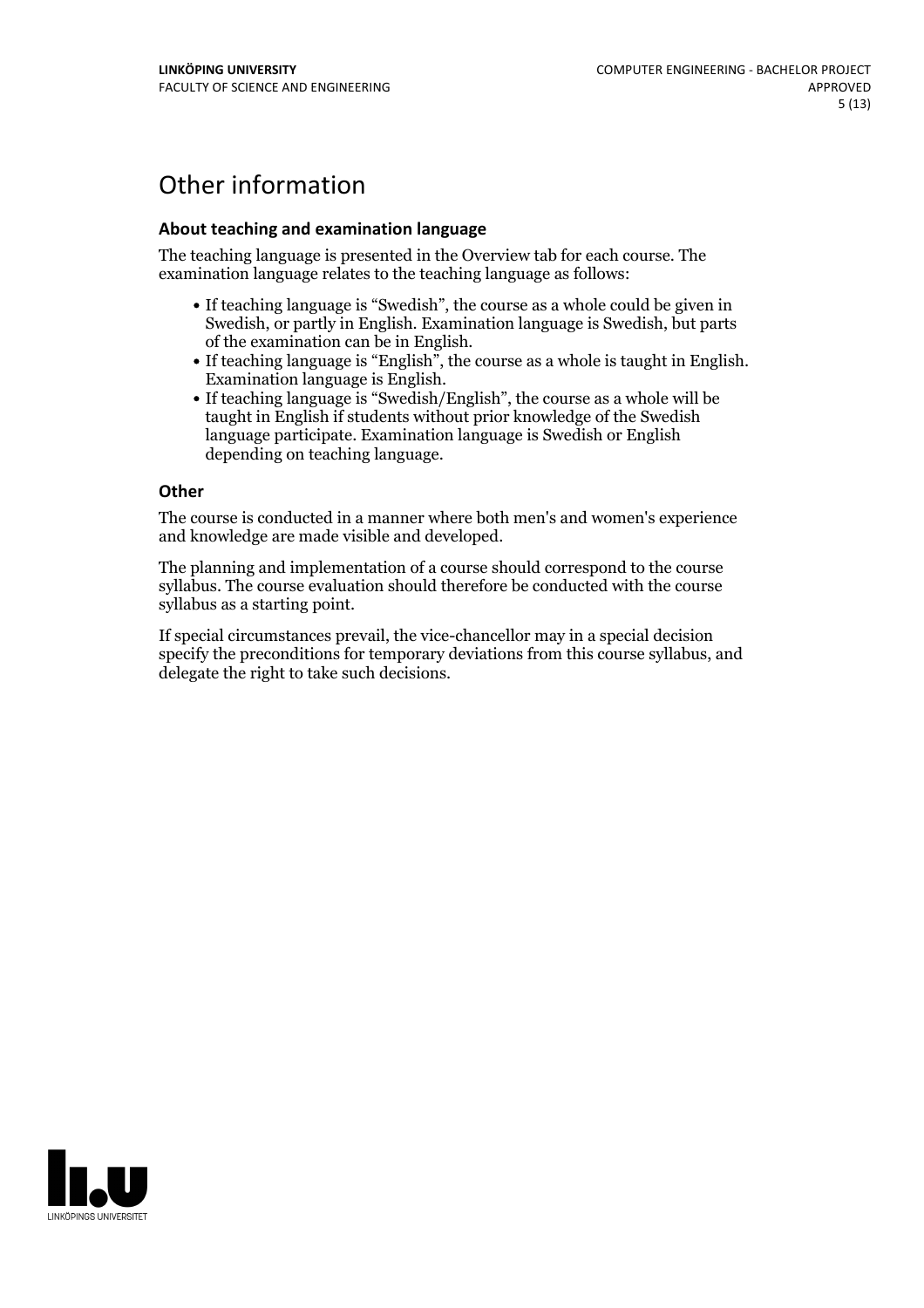# **Common rules**

# Degree projects (included in Term 6 of study programmes in engineering)

### **General provisions**

All study programmes in engineering (with the exception of the programme in Industrial Engineering and Management – International and the programme in Applied Physics and Electrical Engineering – International) have since 2014 included an obligatory degree project. The project undertaken may also be included as part of the Bachelor of Science (Technology). During Term 6 of each programme, one or several special courses are given that constitute degree projects. The syllabuses of these courses contain course-specific provisions, which are supplemented with the general provisions given below.

#### **Aim**

The degree project is to contribute to general and programme-specific objectives of the study programmes in engineering being achieved. Specific learning outcomes are given in the relevant course syllabus. In addition, the degree project has also the following learning outcomes, which are common to all degree project- based courses at LiTH:

• Knowledge of the subject

After carrying out the degree project, the student is expected to master the following:

- $\circ$  integrating in a systematic manner the knowledge gained during the period of study
- applying methodological knowledge and subject-specific knowledge within the main subject area
- $\circ$  assimilating the contents of relevant technical publications and relating the study to such contents.<br>• Personal and professional skills
- 

After carrying out the degree project, the student is expected to possess the following skills:

- $\circ$  formulating research questions and limiting the same, within a specified time schedule
- $\circ$  seeking and evaluating scientific literature.<br>  $\bullet$  Working and communicating in a group
- 
- After carrying out the degree project, the student is expected to possess the following skills:
	- $\circ$  planning, executing and presenting independent work in the form of a project carried out in a group
	- $\circ$  expressing oneself professionally, in writing and orally
	- critically examining and discussing independent work presented in
- speech and in writing.<br>• Engineering fundamentals

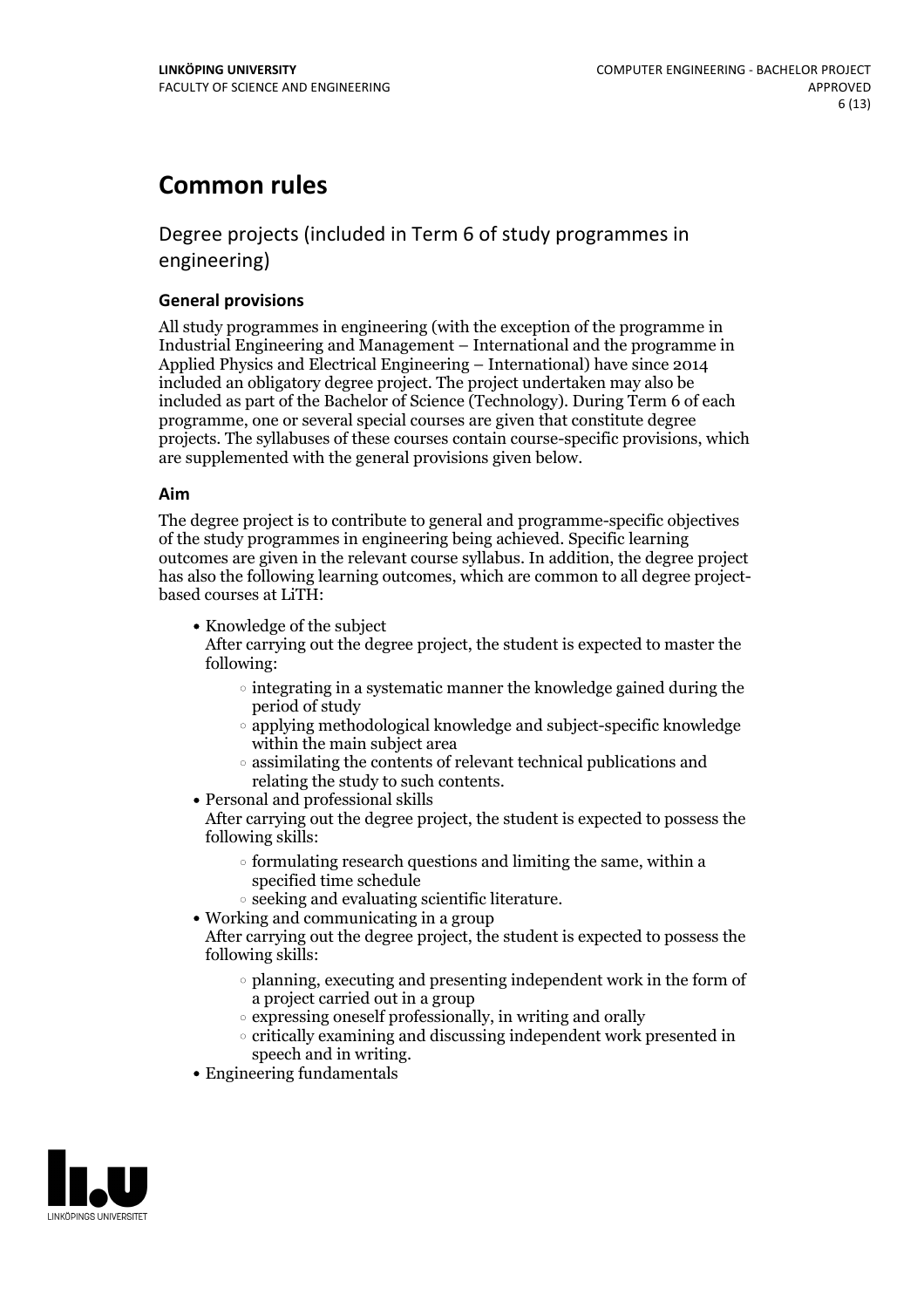After carrying out the degree project, the student is expected to master the following:

- $\circ$  creating, analysing and/or evaluating technical solutions
- making assessments that consider relevant scientific, societal and ethical aspects.

#### **Degree projects undertaken while studying abroad**

During study abroad, an individual plan is to be drawn up together with the faculty programme director to determine how the requirements for a degree project in engineering can be satisfied.

#### **Commencing a degree project**

Before a student commences a degree project, the following requirements must be satisfied:

- The student must have a minimum of 90 credits obtained from courses from Terms 1-4 of the programme (courses taken voluntarily are not counted). This requirement must be satisfied before the end of the third week of study period 2 of the autumn term before the degree project is to be carried out.<br>• The student must have completed the subject-specific courses listed in the
- course syllabus for the relevant degree project course. This requirement must be satisfied before the end of the third week of study period 2 of the
- $\bullet$  When assessing whether the requirements have been satisfied, individual decisions (such as those taken in association with admission to subsequent parts of the programme) are to be considered.

Registration for a degree project is carried out during the course registration period 1-10 October in the autumn before the degree project is to be undertaken.

#### **Forms of examination**

The examiner for the degree project is responsible for ensuring that examination takes place as specified by the course syllabus, and, where appropriate, carries out the duties of an examiner for degree projects.

The written report of the degree project corresponds to a degree project for a bachelor's degree. This means that it is to be managed in an equivalent manner with respect to publication, unless special circumstances apply.

The report must be prepared in accordance with principles for acceptable practice when referring to sources (references or quotations for which the source is specified) when the text, images, ideas, data, etc., of other people are used. It is also to be made clear whether the author has reused his or her own text, images, ideas, data, etc. from previous examinations, such as undergraduate work, project reports, etc. (This is sometimes known as"self-plagiarism".) A failure to specify such sources may be regarded as attempted deception during examination.

In cases in which several students carry out a degree project together, the

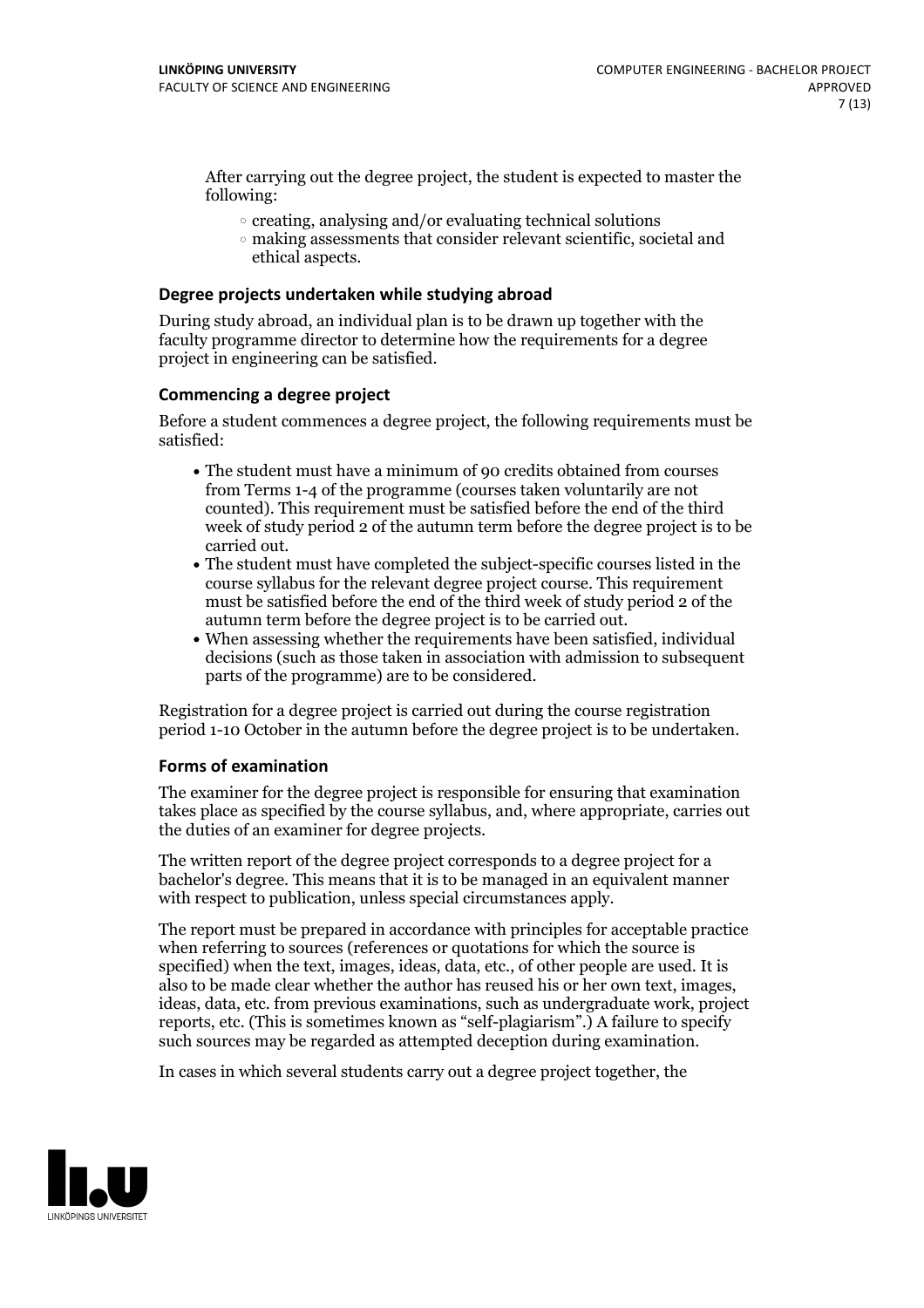contribution of each student is to be specified. The extent of the work for each student is to correspond to that of a degree project. The examiner is to ensure that each student has contributed in a satisfactory manner to the work, and that each student satisfies the requirements for achieving a Pass grade for the degree project.

# Course syllabus

A syllabus must be established for each course. The syllabus specifies the aim and contents of the course, and the prior knowledge that a student must have in order to be able to benefit from the course.

# Timetabling

Courses are timetabled after a decision has been made for this course concerning its assignment to a timetable module.

# Interruption in and deregistration from a course

The LiU decision, Guidelines concerning confirmation of participation in education (Dnr LiU-2020-02256), states that interruptions in study are to be recorded in Ladok. Thus, all students who do not participate in a course for which they have registered must record the interruption, such that the registration on the course can be removed. Deregistration from or interrupting a course is carried out using <sup>a</sup> web-based form: https://www.lith.liu.se/for- [studenter/kurskomplettering?l=en.](https://www.lith.liu.se/for-studenter/kurskomplettering?l=en)

# Cancelled coursesand changes to the course syllabus

Courses with few participants (fewer than 10) may be cancelled or organised in a manner that differs from that stated in the course syllabus. The Dean is to deliberate and decide whether a course is to be cancelled or changed from the course syllabus.

# Guidelines relating to examinations and examiners

For details, see Guidelines for education and examination for first-cycle and second-cycle education at Linköping University, Dnr LiU-2020-04501 [\(http://styrdokument.liu.se/Regelsamling/VisaBeslut/917592\)](http://styrdokument.liu.se/Regelsamling/VisaBeslut/917592).

An examiner must be employed as a teacher at LiU according to the LiU Regulations for Appointments, Dnr LiU-2021-01204 [\(https://styrdokument.liu.se/Regelsamling/VisaBeslut/622784](https://styrdokument.liu.se/Regelsamling/VisaBeslut/622784)). For courses in second-cycle, the following teachers can be appointed as examiner: Professor (including Adjunct and Visiting Professor), Associate Professor (including Adjunct), Senior Lecturer (including Adjunct and Visiting Senior Lecturer), Research Fellow, or Postdoc. For courses in first-cycle, Assistant Lecturer (including Adjunct and Visiting Assistant Lecturer) can also be appointed as examiner in addition to those listed for second-cycle courses. In exceptional

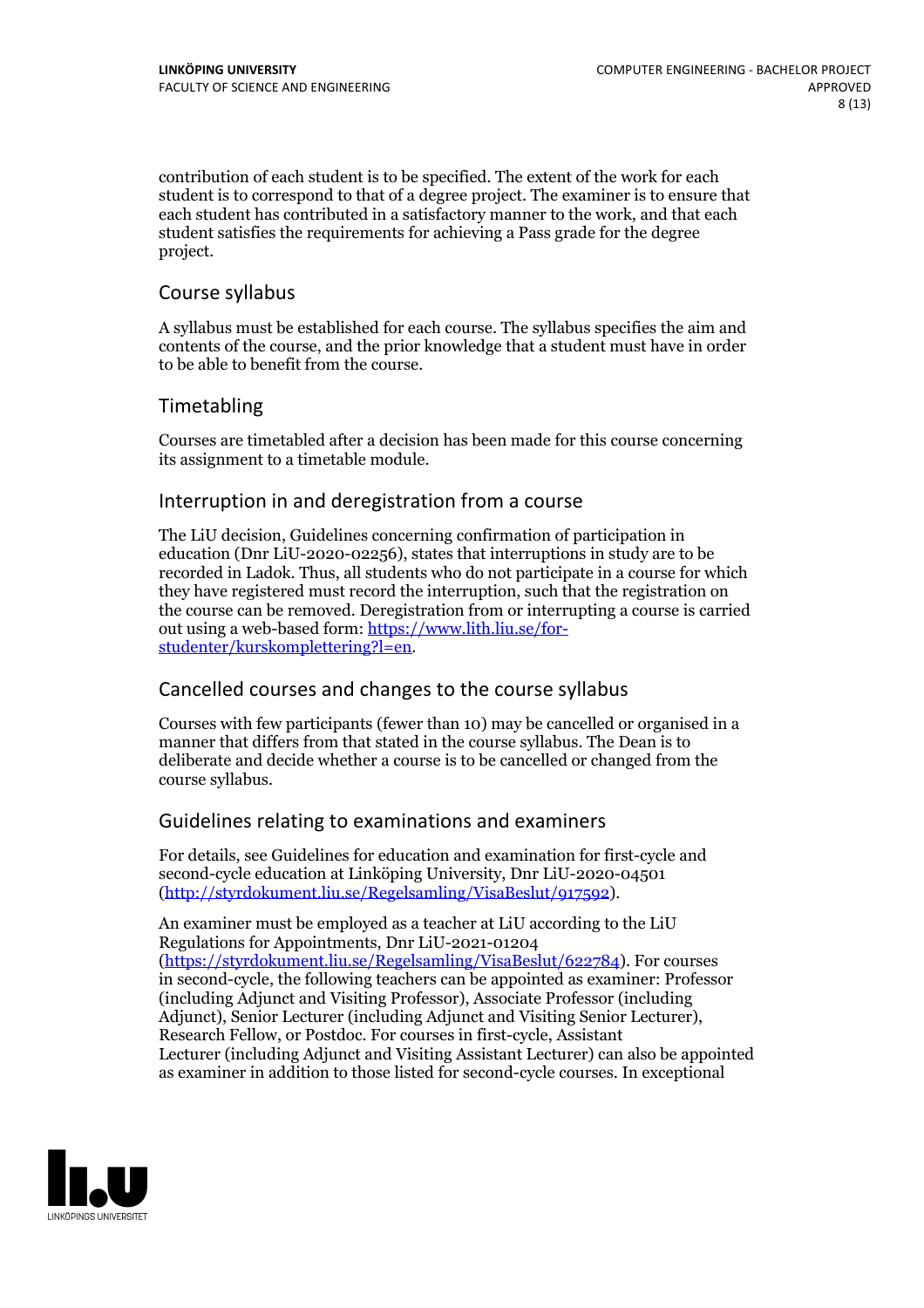cases, a Part-time Lecturer can also be appointed as an examiner at both first- and second cycle, see Delegation of authority for the Board of Faculty of Science and Engineering.

# Forms of examination

### **Principles for examination**

Written and oral examinations and digital and computer-based examinations are held at least three times a year: once immediately after the end of the course, once in August, and once (usually) in one of the re-examination periods. Examinations held at other times are to follow a decision of the faculty programme board.

Principles for examination scheduling for courses that follow the study periods:

- courses given in VT1 are examined for the first time in March, with re-examination in June and August
- courses given in VT2 are examined for the first time in May, with re-examination in August and October
- courses given in HT1 are examined for the first time in October, with re-examination in January and August
- courses given in HT2 are examined for the first time in January, with re-examination in March and in August.

The examination schedule is based on the structure of timetable modules, but there may be deviations from this, mainly in the case of courses that are studied and examined for several programmes and in lower grades (i.e. 1 and 2).

Examinations for courses that the faculty programme board has decided are to be held in alternate years are held three times during the school year in which the course is given according to the principles stated above.

Examinations for courses that are cancelled or rescheduled such that they are not given in one or several years are held three times during the year that immediately follows the course, with examination scheduling that corresponds to the scheduling that was in force before the course was cancelled or rescheduled.

When a course, or a written examination (TEN, DIT, DAT), is given for the last time, the regular examination and two re-examinations will be offered. Thereafter, examinations are phased out by offering three examinations during the following academic year at the same times as the examinations in any substitute course. If there is no substitute course, three examinations will be offered during re- examination periods during the following academic year. Other examination times are decided by the faculty programme board. In all cases above, the examination is also offered one more time during the academic year after the following, unless the faculty programme board decides otherwise. In total, 6 re-examinations are offered, of which 2 are regular re-examinations. In the examination registration system, the examinations given for the penultimate time and the last time are denoted.

If a course is given during several periods of the year (for programmes, or on

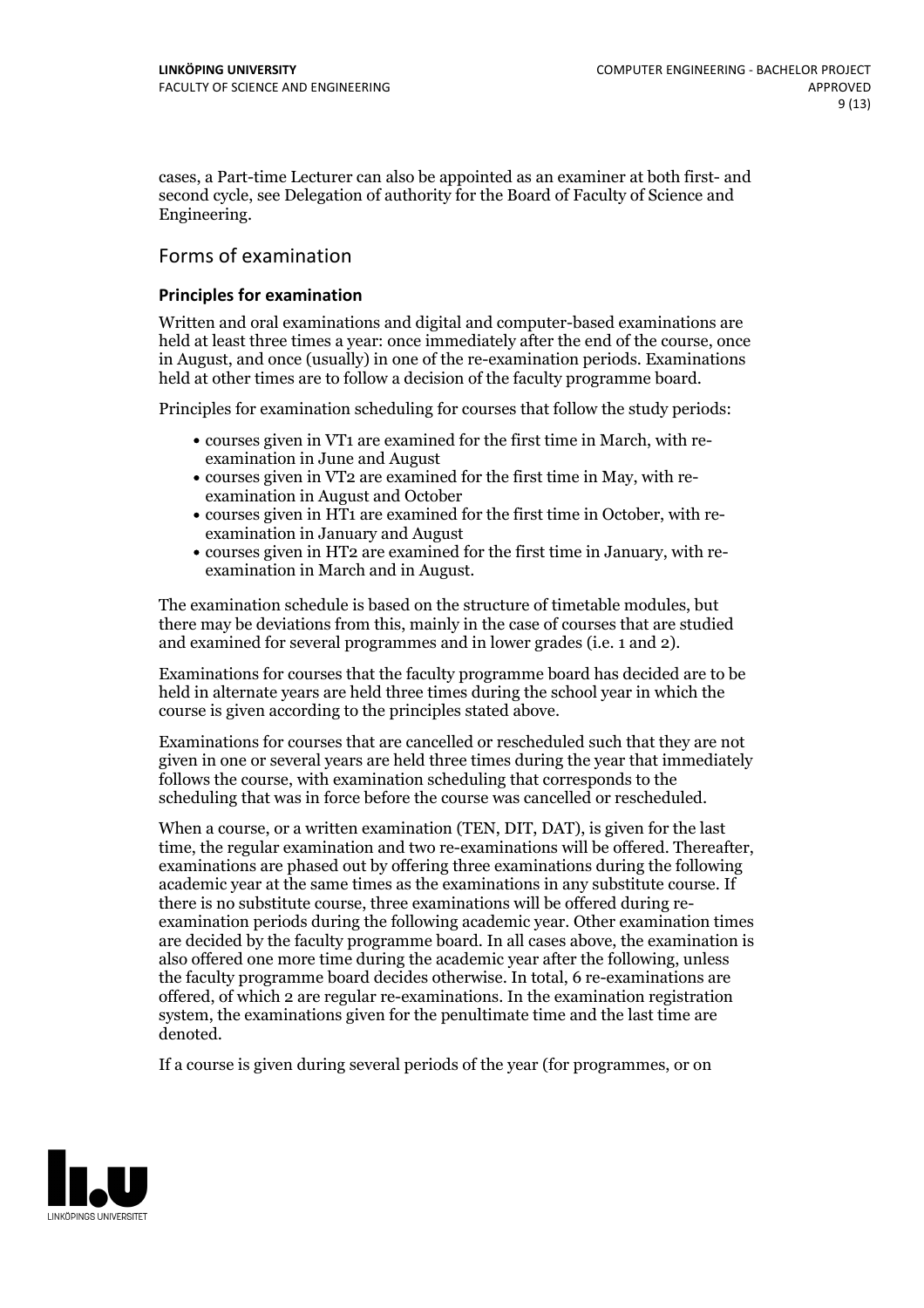different occasions for different programmes) the faculty programme board or boards determine together the scheduling and frequency of re-examination occasions.

### **Retakes of other forms of examination**

Regulations concerning retakes of other forms of examination than written examinations and digital and computer-based examinations are given in the LiU [http://styrdokument.liu.se/Regelsamling/VisaBeslut/917592.](http://styrdokument.liu.se/Regelsamling/VisaBeslut/917592)

### **Course closure**

For Decision on Routines for Administration of the Discontinuation of Educational Programs, Freestanding Courses and Courses in Programs, see DNR LiU-2021-04782. After a decision on closure and after the end of the discontinuation period, the students are referred to a replacement course (or similar) according to information in the course syllabus or programme syllabus. If a student has passed some part/parts of a closed program course but not all, and there is an at least partially replacing course, an assessment of crediting can be made. Any crediting of course components is made by the examiner.

### **Registration for examination**

In order to take an written, digital or computer-based examination, registration in advance is mandatory, see decision in the university's rule book [https://styrdokument.liu.se/Regelsamling/VisaBeslut/622682.](https://styrdokument.liu.se/Regelsamling/VisaBeslut/622682) An unregistered student can thus not be offered a place. The registration is done at the Student Portal or in the LiU-app during the registration period. The registration period opens 30 days before the date of the examination and closes 10 days before the date of the examination. Candidates are informed of the location of the examination by email, four days in advance.

#### **Code of conduct for students during examinations**

Details are given in a decision in the university's rule book: <http://styrdokument.liu.se/Regelsamling/VisaBeslut/622682>.

## **Retakes for higher grade**

Students at the Institute of Technology at LiU have the right to retake written examinations and digital and computer-based examinations in an attempt to achieve a higher grade. This is valid for all examination components with code "TEN", "DIT" and "DAT". The same right may not be exercised for other examination components, unless otherwise specified in the course syllabus.

A retake is not possible on courses that are included in an issued degree diploma.

## **Grades**

The grades that are preferably to be used are Fail (U), Pass (3), Pass not without distinction  $(4)$  and Pass with distinction  $(5)$ .

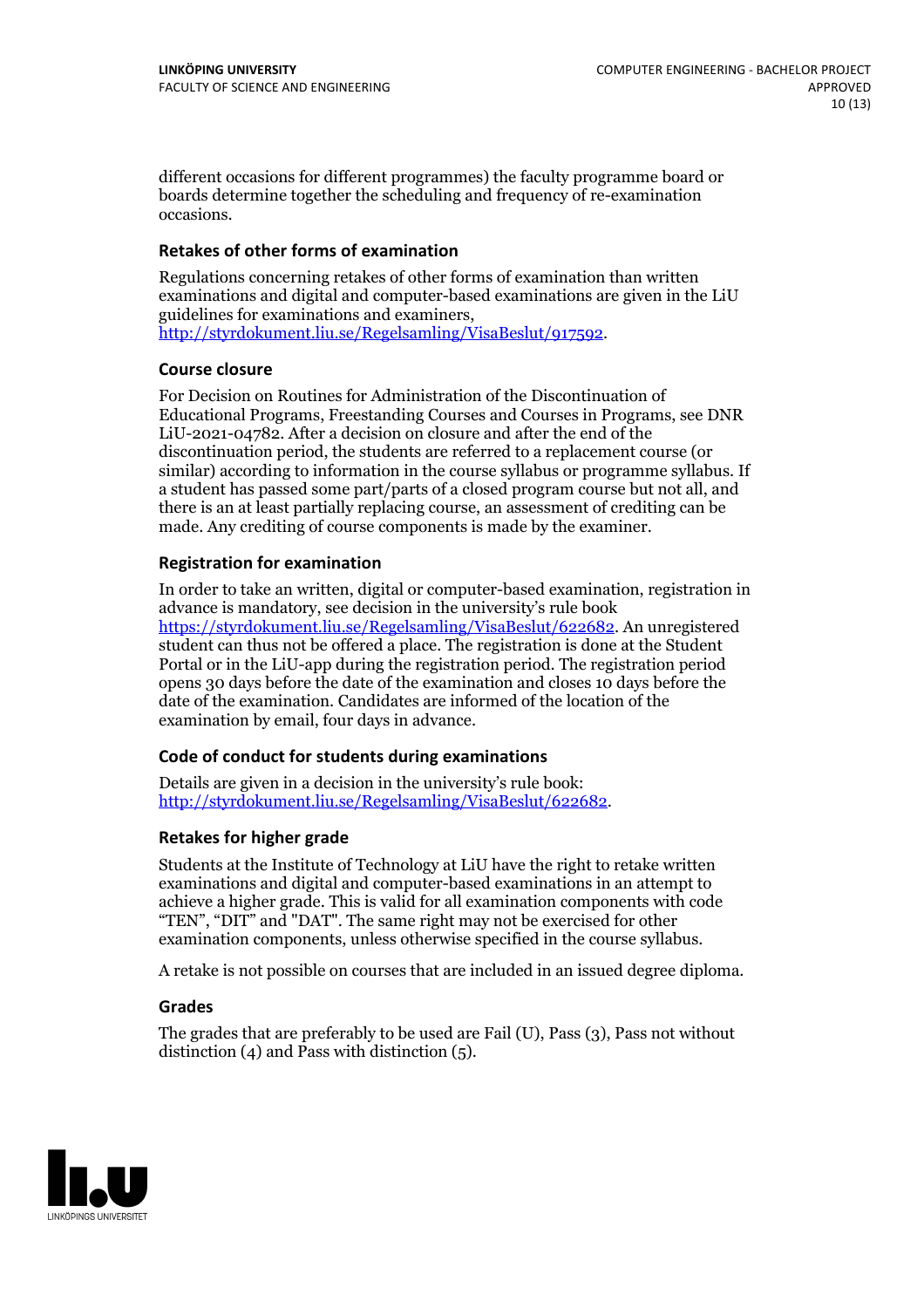- Grades U, 3, 4, 5 are to be awarded for courses that have written or digital examinations.<br>• Grades Fail (U) and Pass (G) may be awarded for courses with a large
- degree of practical components such as laboratory work, project work and
- group work. Grades Fail (U) and Pass (G) are to be used for degree projects and other independent work.

### **Examination components**

The following examination components and associated module codes are used at the Faculty of Science and Engineering:

- Grades U,  $3$ ,  $4$ ,  $5$  are to be awarded for written examinations (TEN) and digital examinations (DIT).
- $\bullet$  Examination components for which the grades Fail (U) and Pass (G) may be awarded are laboratory work (LAB), project work (PRA), preparatory written examination (KTR), digital preparatory written examination (DIK), oral examination (MUN), computer-based examination (DAT), home
- assignment (HEM), and assignment (UPG).<br>• Students receive grades either Fail (U) or Pass (G) for other examination components in which the examination criteria are satisfied principally through active attendance such as tutorial group (BAS) or examination item (MOM).<br>• Grades Fail (U) and Pass (G) are to be used for the examination
- components Opposition (OPPO) and Attendance at thesis presentation (AUSK) (i.e. part of the degree project).

In general, the following applies:

- 
- Mandatory course components must be scored and given <sup>a</sup> module code. Examination components that are not scored, cannot be mandatory. Hence, it is voluntary to participate in these examinations, and the voluntariness must be clearly stated. Additionally, if there are any associated conditions to
- the examination component, these must be clearly stated as well.<br>• For courses with more than one examination component with grades U,3,4,5, it shall be clearly stated how the final grade is weighted.

For mandatory components, the following applies (in accordance with the LiU Guidelines for education and examination for first-cycle and second-cycle education at Linköping University,

[http://styrdokument.liu.se/Regelsamling/VisaBeslut/917592\)](http://styrdokument.liu.se/Regelsamling/VisaBeslut/917592):

If special circumstances prevail, and if it is possible with consideration of the nature of the compulsory component, the examiner may decide to replace the compulsory component with another equivalent component.

For possibilities to alternative forms of examinations, the following applies (in accordance with the LiU Guidelines for education and examination for first-cycle [http://styrdokument.liu.se/Regelsamling/VisaBeslut/917592\)](http://styrdokument.liu.se/Regelsamling/VisaBeslut/917592):

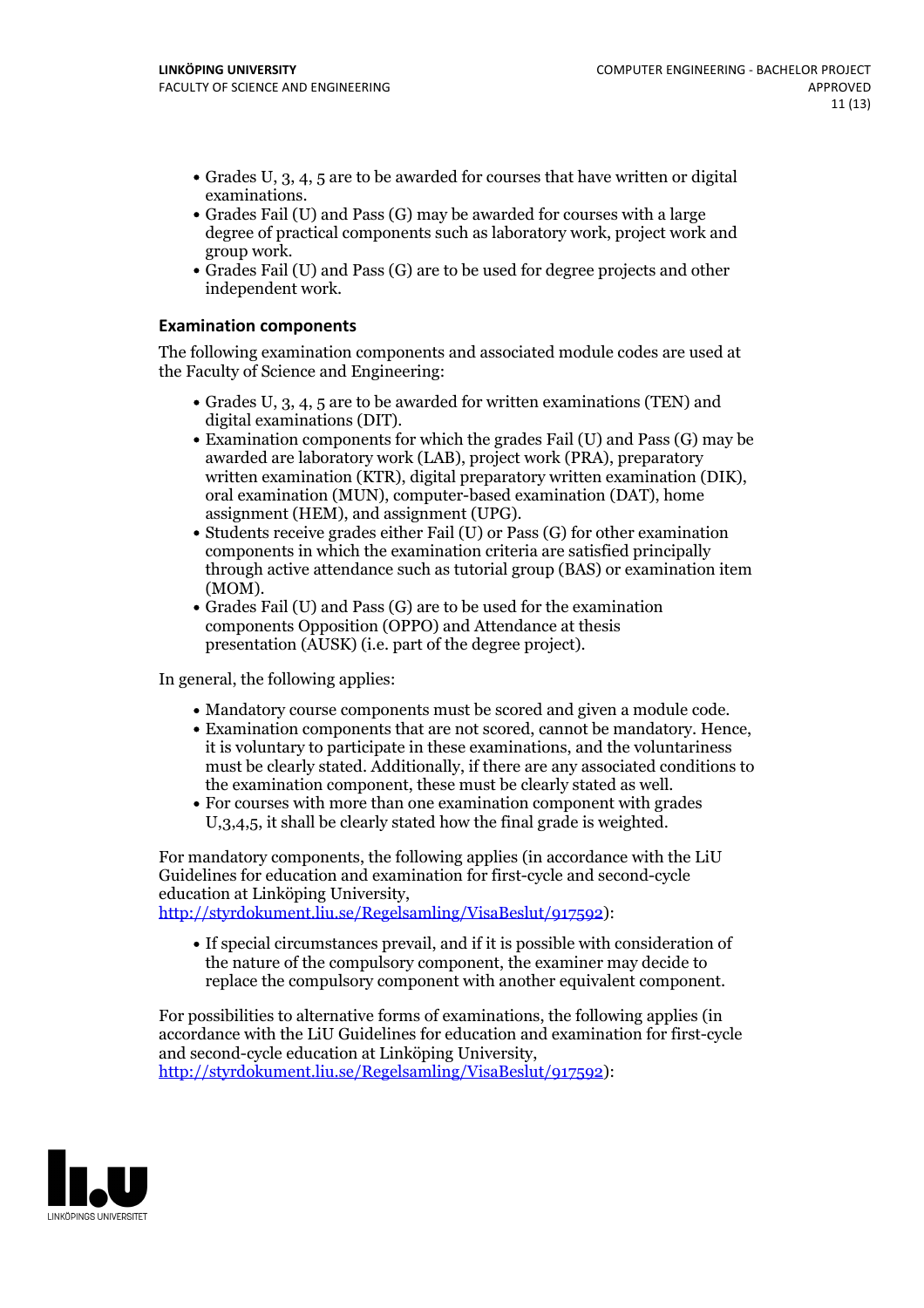- If the LiU coordinator for students with disabilities has granted a student the right to an adapted examination for a written examination in an
- $\bullet$  If the coordinator has recommended for the student an adapted examination or alternative form of examination, the examiner may grant this if the examiner assesses that it is possible, based on consideration of
- the course objectives. An examiner may also decide that an adapted examination or alternative form of examination if the examiner assessed that special circumstances prevail, and the examiner assesses that it is possible while maintaing the objectives of the course.

## **Reporting of examination results**

The examination results for a student are reported at the relevant department.

### **Plagiarism**

For examinations that involve the writing of reports, in cases in which it can be assumed that the student has had access to other sources (such as during project work, writing essays, etc.), the material submitted must be prepared in accordance with principles for acceptable practice when referring to sources (references or quotations for which the source is specified) when the text, images, ideas, data, etc. of other people are used. It is also to be made clear whether the author has reused his or her own text, images, ideas, data, etc. from previous examinations, such as degree projects, project reports, etc. (this is sometimes known as "self- plagiarism").

A failure to specify such sources may be regarded as attempted deception during examination.

## **Attempts to cheat**

In the event of <sup>a</sup> suspected attempt by <sup>a</sup> student to cheat during an examination, or when study performance is to be assessed as specified in Chapter <sup>10</sup> of the Higher Education Ordinance, the examiner is to report this to the disciplinary board of the university. Possible consequences for the student are suspension from study and a formal warning. More information is available at <https://www.student.liu.se/studenttjanster/lagar-regler-rattigheter?l=en>.

# Regulations (apply to LiU in its entirety)

The university is a government agency whose operations are regulated by legislation and ordinances, which include the Higher Education Act and the Higher Education Ordinance. In addition to legislation and ordinances, operations are subject to several policy documents. The Linköping University rule book collects currently valid decisions of a regulatory nature taken by the university board, the vice-chancellor and faculty/department boards.

LiU's rule book for education at first-cycle and second-cycle levels is available at [http://styrdokument.liu.se/Regelsamling/Innehall/Utbildning\\_pa\\_grund-](http://styrdokument.liu.se/Regelsamling/Innehall/Utbildning_pa_grund-_och_avancerad_niva)